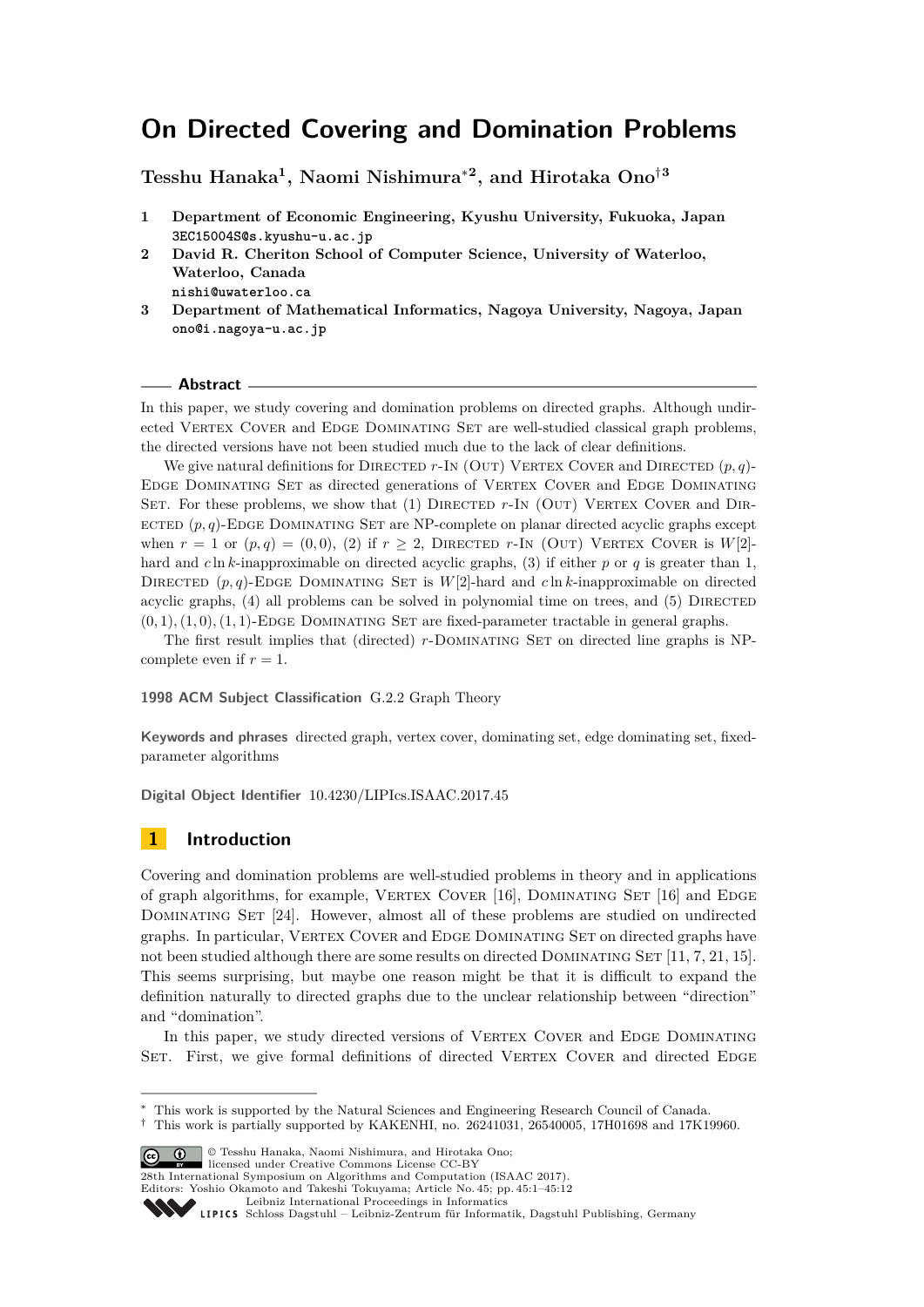#### **45:2 On the Directed Covering and Domination Problems**

DOMINATING SET. In the definitions, we consider several scenarios that reflect how the selected set influences edges via directed edges. It should be noted that the definition follows from *r*-Dominating Set [\[8,](#page-10-1) [12,](#page-11-6) [21\]](#page-11-3). These definitions are also motivated by economic network analysis. We mention applications of these problems in Section [1.2.](#page-3-0)

In a directed graph, vertex  $v$  is said to  $in\text{-}cover$  every incoming edge  $(u, v)$  and  $out\text{-}cover$ every outgoing edge  $(v, u)$  for some *u*. A vertex *v* is also said to *r*-in-cover all edges in the directed path to *v* of length at most *r*. Similarly, *v* is said to *r-out-cover* all edges in the directed path from *v*. Here, for a path  $v_1, v_2, \ldots, v_\ell$ , the *length* of the path is defined as the number of edges, that is,  $\ell - 1$ . In particular, if  $r = 0$ , a vertex is not considered to cover any edge. Then DIRECTED r-In (OUT) VERTEX COVER is the following problem.

 $\triangleright$  **Definition 1.** DIRECTED *r*-In (OUT) VERTEX COVER  $(r\text{-}IN \text{ (OUT) VC)}$  is the problem that given a directed graph  $G = (V, E)$  and two positive integers k and r, determines whether there exists a vertex subset  $S \subseteq V$  of size at most  $k$  such that every edge in  $E$  is *r*-in (out)-covered by *S*. Such *S* is called an *r-in (out)-vertex cover*.

Furthermore, we define DIRECTED  $(p, q)$ -EDGE DOMINATING SET. An edge  $e = (u, v)$ is said to  $(p, q)$ -dominate itself and all edges that vertex *u* p-in-covers and vertex *v* q-outcovers. In particular, edge  $(u, v)$  is said to  $(p, 0)$ *-dominate* (resp.,  $(0, q)$ *-dominate*) itself and all edges *p*-in-covered by *u* (resp., *q*-out-covered by *v*).

Then DIRECTED  $(p, q)$ -EDGE DOMINATING SET is defined as follows.

 $\triangleright$  **Definition 2.** DIRECTED  $(p,q)$ -EDGE DOMINATING SET  $((p,q)$ -EDS) is the problem that given a directed graph  $G = (V, E)$ , one positive integer k, and two non-negative integers *p, q*, determines whether there exists an edge subset  $K \subseteq E$  of size at most *k* such that every edge is (*p, q*)-dominated by *K*. Such *K* is called a (*p, q*)*-edge dominating set*.

The undirected Edge Dominating Set problem is Dominating Set on (undirected) line graphs. We can see the same relationship between DIRECTED  $(0, 1)$ -EDGE DOMINATING Set and Dominating Set on directed line graphs. For a directed graph, a *directed line graph* is defined as follows:

 $\blacktriangleright$  **Definition 3** ([\[18\]](#page-11-7)). A *directed line graph* of  $G = (V, E)$  is  $L(G) = (E, E_2)$  such that

$$
E_2 = \{((x, y), (z, w)) | (x, y), (z, w) \in E \land y = z\}.
$$

It is obvious that a directed (0*,* 1)-edge dominating set on a directed graph *G* corresponds to a (directed) dominating set on the line graph of  $G$ . Furthermore, DIRECTED  $(1,1)$ -EDGE Dominating Set corresponds to undirected Dominating Set on an underlying undirected graph of a directed line graph. These relations imply that our definition of DIRECTED  $(p, q)$ -Edge Dominating Set is quite natural from the viewpoint of the line graph operation.

One interesting aspect of directed versions, but not undirected versions, is the asymmetry of the problem structures. For Directed *r*-In Vertex Cover, a vertex *v* in-covers only  $(u, v)$  when  $r = 1$ . Thus, a 1-in vertex cover is the set of all vertices whose in-degree is at least one. Therefore, it is trivial that DIRECTED 1-IN (OUT) VERTEX COVER is solvable in linear time, while undirected VERTEX COVER is NP-complete. On the other hand, DIRECTED  $(1, 1)$ -EDGE DOMINATING SET, in a sense, corresponds to (undirected) EDGE DOMINATING SET. For the optimization version, EDGE DOMINATING SET is equivalent to Minimum Maximal Matching [\[24\]](#page-11-1). However, Directed (1*,* 1)-Edge Dominating Set does not necessarily correspond to matching on the undirected graphs underlying directed graphs due to the asymmetry of domination.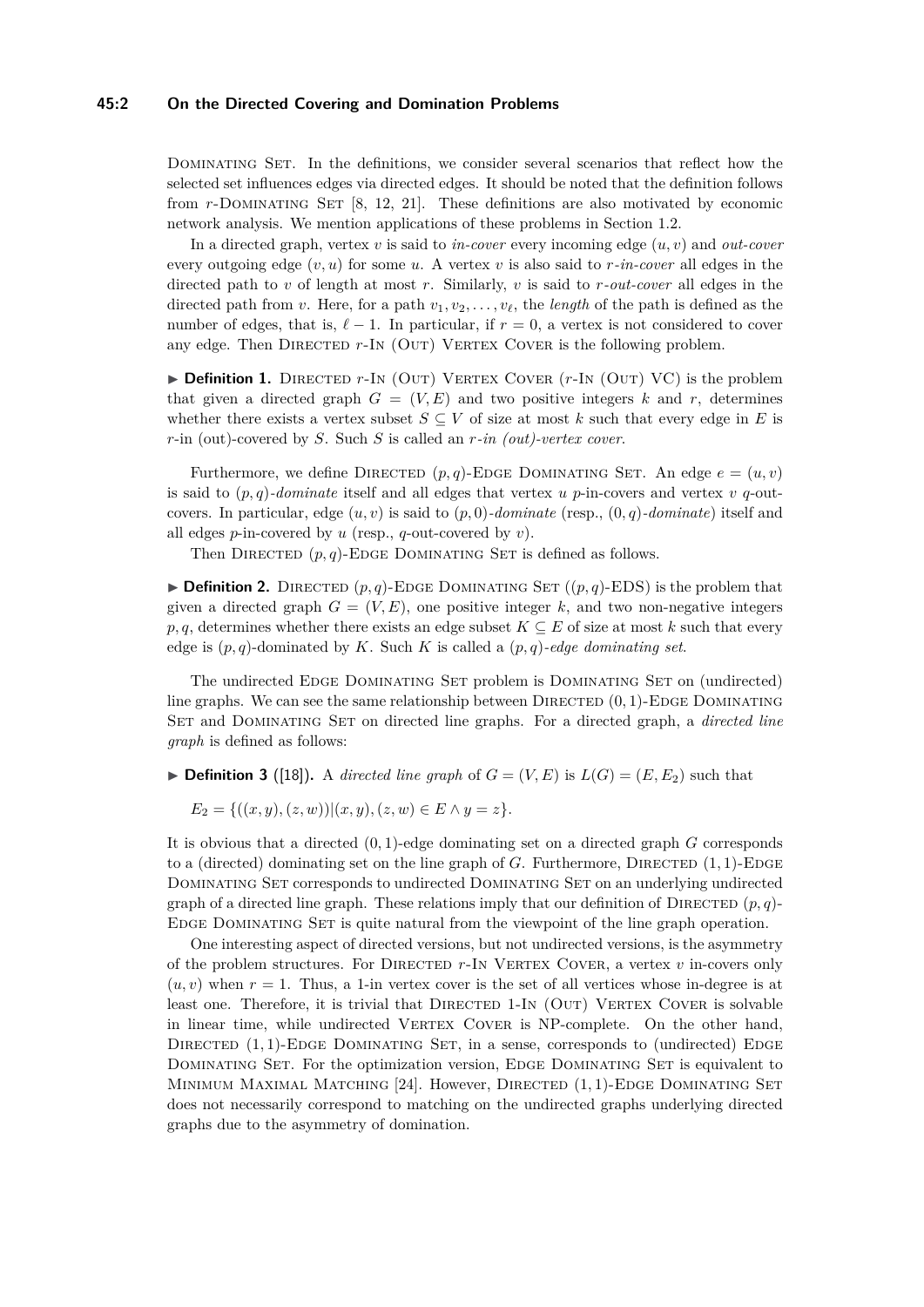| Graph class                              | Tree     | Planar DAG of bounded degree | DAG       | General     |
|------------------------------------------|----------|------------------------------|-----------|-------------|
| $1-IN$ (OUT) VC                          |          | -                            | -         | O(n)        |
| $r\text{-}IN$ (OUT) VC $(r \geq 2)$      | $O(n^4)$ | $NP-c$                       | $W[2]$ -h | $W[2]-h$    |
| $(0, 1), (1, 0)$ -EDS                    | $O(n^4)$ | $NP-c$                       | $NP-c$    | $2^{O(k)}n$ |
| $(1,1)-EDS$                              | $O(n^4)$ | $NP-c$                       | $NP-c$    | $2^{O(k)}n$ |
| $(p, q)$ -EDS $(p \text{ or } q \geq 2)$ | $O(n^4)$ | $NP-c$                       | $W[2]-h$  | $W[2]-h$    |

<span id="page-2-0"></span>**Table 1** Our results for graph classes. NP-c and *W*[2]-h stand for NP-complete and *W*[2]-hard, respectively.

For DIRECTED  $(p, q)$ -EDGE DOMINATING SET, there exists another source of asymmetry. That is, we can consider the case in which *p* and *q* are different. In the case in which  $(p,q) = (0,1)$ , edge  $(u, v)$  dominates itself and edges out-covered by *v*. Although DIRECTED (0*,* 1)-Edge Dominating Set is similar to Directed 1-Out Vertex Cover, surprisingly, it is NP-complete on directed acyclic graphs.

# **1.1 Our Contributions**

Table [1](#page-2-0) shows our results. In this paper, we first give hardness results for DIRECTED  $r$ -IN (OUT) VERTEX COVER and DIRECTED  $(p, q)$ -EDGE DOMINATING SET on restricted graphs, even on directed acyclic planar graphs of bounded degree. The hardness on directed acyclic graphs implies that we cannot design parameterized algorithms with respect to *directed treewidth* [\[19\]](#page-11-8) and *DAG-width* [\[2\]](#page-10-2) unless P=NP. The fact that DIRECTED  $(0, q)$ -EDGE DOM-INATING SET is NP-complete even if  $q = 1$  implies that *r*-DOMINATING SET on directed line graphs is NP-complete even if  $r = 1$ . Moreover, we prove that DIRECTED  $r$ -In (OUT) VER-TEX COVER is  $W[2]$ -hard and *c* ln *k*-inapproximable on directed acyclic graphs when  $r \geq 2$ , and DIRECTED  $(p, q)$ -EDGE DOMINATING SET is  $W[2]$ -hard and *c* ln *k*-inapproximable on directed acyclic graphs when either  $p$  or  $q$  is greater than 1. These results hold even if there are no multiple edges or loops.

On the other hand, we obtain algorithms for certain cases, including algorithms for all problems when restricted to trees, for any values of *p*, *q*, and *r*. The interplay among distance, direction, and domination results in a complex dynamic programming solution, running in  $O(n^4)$  time. Because an edge can either dominate or be dominated by edges outside of a subtree depending on how it is directed, at each step of the algorithm we need to maintain extensive information not only about the subtree itself but also potential outside influence.

We show that DIRECTED  $(0,1), (1,0), (1,1)$ -EDGE DOMINATING SET is fixed-parameter tractable with respect to k. In particular, we give  $2^{O(k)}n$ -time algorithms. We emphasize that the running time of these algorithms is single exponential in *k* and linear in *n*. Moreover, our fixed-parameter algorithms are based on dynamic programming on a tree decomposition. Thus, we also show that DIRECTED  $(0, 1), (1, 0), (1, 1)$ -EDGE DOMINATING SET can be solved in linear time on graphs whose underlying undirected graphs have bounded treewidth. Note that given a directed graph *G* and its underlying undirected graph *G*<sup>∗</sup> , the directed treewidth of *G* is no greater than its DAG-width which, in turn, is no greater than the treewidth of *G*<sup>∗</sup> [\[2\]](#page-10-2).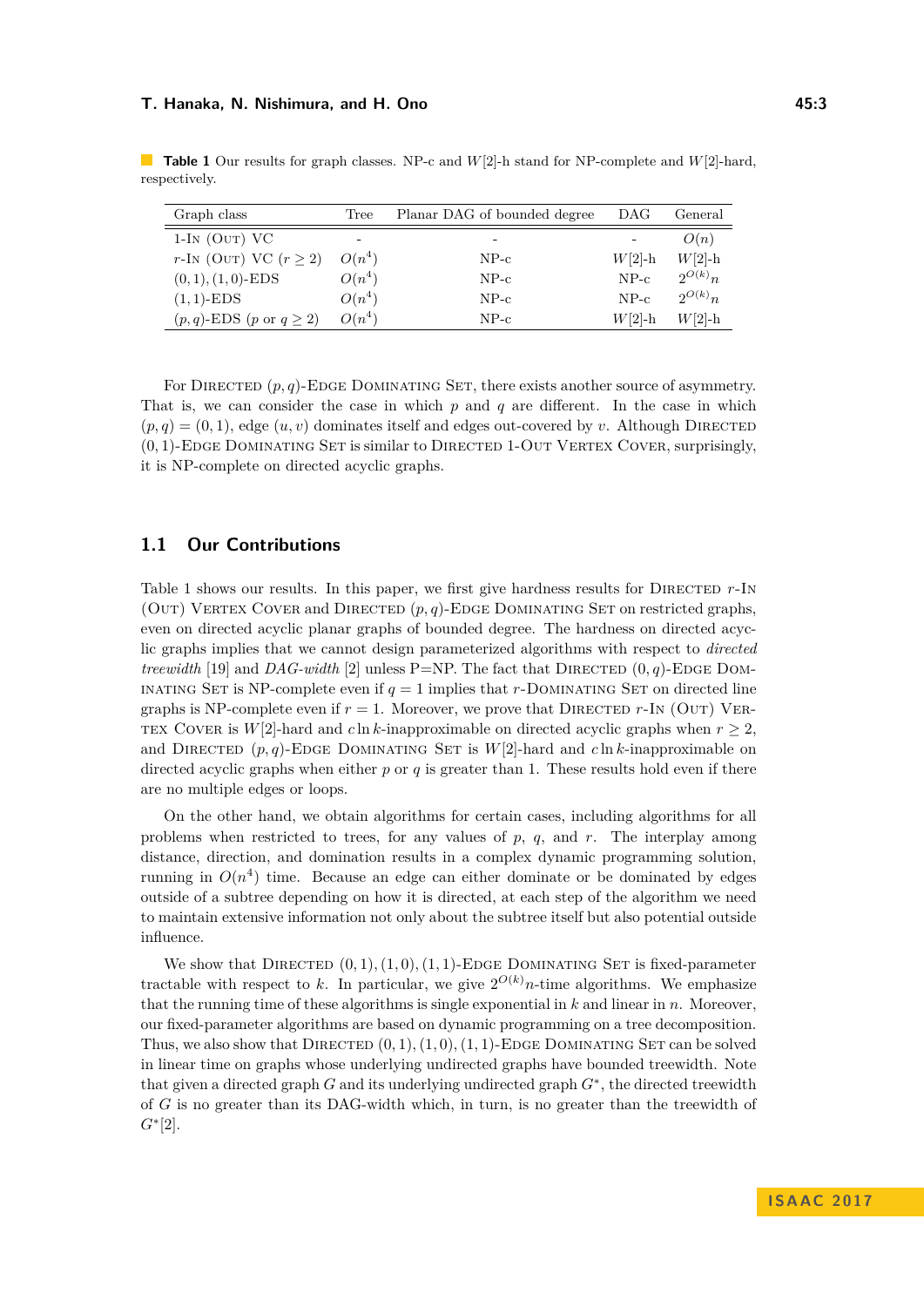#### **45:4 On the Directed Covering and Domination Problems**

# <span id="page-3-0"></span>**1.2 Motivation and Application**

As practical motivation, a number of network models employ directed graphs. For example, directed graphs are used to represent economic networks in which vertices correspond to industries and edges correspond to transactions of money or materials between industries [\[22,](#page-11-9) [17\]](#page-11-10).

Recently, economists have used graph algorithms to analyze these economic networks in terms of graph structures in order to find critical industries and transactions [\[20,](#page-11-11) [23\]](#page-11-12). Based on the analyses, they discuss which kinds of economic policies should be adopted, and so on. However, there are some problems. Such analyses in economics are based on undirected graph algorithms instead of directed graph algorithms; they first transform directed graphs to undirected graphs, and then apply undirected graph algorithms to the graphs thus obtained. This is because there are many more results on graph optimization on undirected graphs than on directed graphs. Of course, such substitute algorithms might extract some information from the processed graph, but some important information is definitely lost. For example, when we would like to find a critical transaction in an economic network, the edge direction is clearly essential.

The theoretical motivation is a relationship between directed DOMINATING SET and DIRECTED  $(p, q)$ -EDGE DOMINATING SET. As we mentioned above, DIRECTED  $(0, 1)$ -EDGE DOMINATING SET is directed DOMINATING SET on directed line graphs and DIRECTED  $(1,1)$ -EDGE DOMINATING SET is undirected DOMINATING SET on an underlying undirected graph of a directed line graph. Directed line graphs are well-studied for DNA sequencing and have some useful properties and characterizations [\[18,](#page-11-7) [3\]](#page-10-3). As for combinatorial problems on graphs, (directed) Hamiltonian Path on directed line graphs can be solved in time  $O(n^2 + m^2)$  [\[4\]](#page-10-4) while HAMILTONIAN PATH on undirected line graphs is NP-complete [\[1\]](#page-10-5). Therefore, some directed problems could be easier than the undirected versions on line graphs. Unfortunately, however, our results show that directed DOMINATING SET and the distance version, that is, directed *r*-Dominating Set, remain NP-complete even on directed line graphs.

# **1.3 Related problems**

One of the most famous covering problems is VERTEX COVER. This is a classical NPcomplete problem on undirected graphs, but known to be fixed-parameter tractable [\[6\]](#page-10-6). In terms of graph parameters, the size of the minimum vertex cover of *G* is called the *vertex cover number* of *G*. For any graph, it is easily seen that vertex cover number is greater than or equal to the treewidth [\[14\]](#page-11-13).

EDGE DOMINATING SET is the problem that given an undirected graph  $G = (V, E)$ and an integer *k*, determines whether there exists a set of edges *X* of size at most *k* such that any edge in  $E \setminus X$  has at least one incident edge in X. This problem is NP-complete even on bipartite, planar, and bounded degree graphs [\[24\]](#page-11-1), but fixed-parameter tractable in general [\[13\]](#page-11-14). As we have seen, the EDGE DOMINATING SET problem is equivalent to DOMINATING SET on line graphs. Moreover, the (optimization) EDGE DOMINATING SET problem is equivalent to Minimum Maximal Matching [\[24\]](#page-11-1).

DOMINATING SET is a classical domination problem. This problem is known to be  $\Omega(\log n)$ -inapproximable, but  $O(\log n)$ -approximable by a simple greedy algorithm on gen-eral graphs [\[9\]](#page-10-7). With respect to parameterized complexity, DOMINATING SET is  $W[2]$ -complete, unlike VERTEX COVER and EDGE DOMINATING SET [\[10\]](#page-10-8). Therefore, this problem is well-studied on restricted graphs. Recently, Dawar et al. [\[8\]](#page-10-1) and Drange et al. [\[12\]](#page-11-6) considered fixed-parameter tractability and the existence of problem kernels for some sparse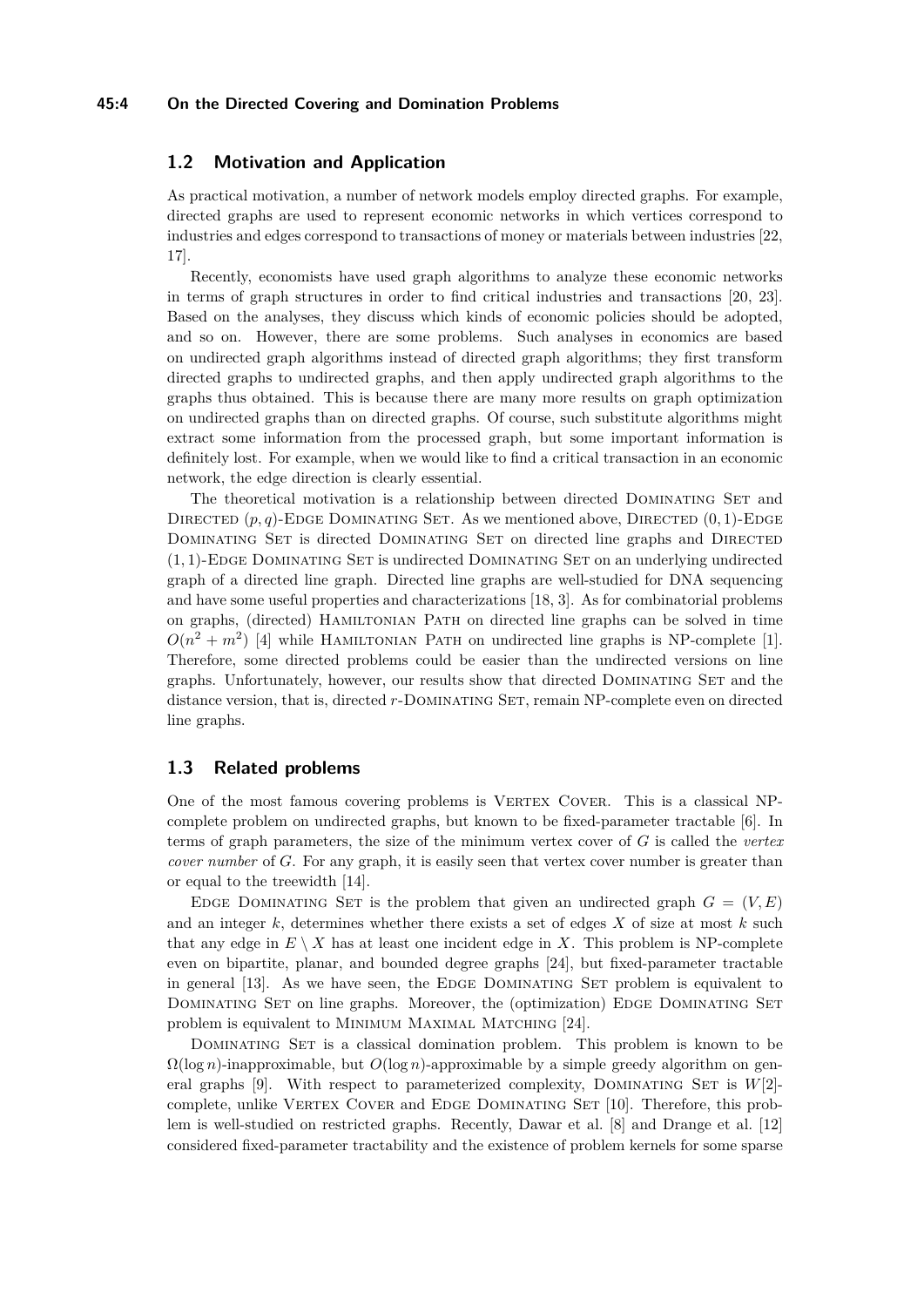graph classes. Their results include the distance version, that is, *r*-Dominating Set. This approach was generalized to directed graphs because the directed Dominating Set problem is also  $W[2]$ -complete [\[21\]](#page-11-3).

The remainder of this paper is organized as follows. In Section 2, we first give basic terminology, notions, and definitions. In Section 3, we show the hardness results of the problems. In Section 4, we give polynomial-time algorithms on trees and fixed-parameter algorithms on general graphs. We prove many theorems (including lemmas) in this paper, but several of the proofs are omitted due to space limitations.

# **2 Preliminaries**

In this section, we give notation and definitions. Let  $G = (V, E)$  be a directed graph where  $|V| = n$  and  $|E| = m$ . A vertex *u* is called an *in-neighbor* of *v* if there exists an edge  $(u, v)$ and a vertex *w* is called an *out-neighbor* of *v* if there exists an edge  $(v, w)$ . Moreover, the sets of in (out)-neighbors of *v* are denoted by  $N^{in}(v)$  (resp.,  $N^{out}(v)$ ). The number of in (out)-neighbor vertices of *v* is called the *in (out)-degree* and denoted by  $indeg(v) := |N^{in}(v)|$  $(resp., outdeg(v) := |N^{out}(v)|).$ 

For two vertices *u, v*, the *distance* from *u* to *v* is defined as the number of edges in the shortest path from *u* to *v*, denoted by  $dist(u, v)$ . A vertex *u* such that  $dist(u, v)$  is at most *r* is called an *r*-in-neighbor of *v* and a vertex *w* such that  $dist(v, w)$  is at most *r* is called an *r*-*out-neighbor* of *v*. The sets of *r*-in (out)-neighbors of *v* are denoted by  $N_r^{in}(v)$  (resp.,  $N_r^{out}(v)$ ). Note that  $N_r^{in}(v) = N^{in}(v)$  and  $N_r^{out}(v) = N^{out}(v)$  when  $r = 1$ .

In an undirected graph  $G^*$ , a set of edges such that no edges share an endpoint is called a *matching*. Furthermore, a matching is *maximal* if no proper superset is a matching. An edge dominating set is the edge set  $E'$  such that every edge in  $E \setminus E'$  is adjacent to at least one edge in  $E'$ . Therefore, a maximal matching is an edge dominating set. As a typical design tool of parameterized algorithms, we make use of the tree decomposition and treewidth in this paper. We denote the *treewidth* of  $G^*$  by  $\text{tw}(G^*)$ . For formal definitions of treewidth and tree decomposition, see [\[5\]](#page-10-9), for example.

A directed graph *G* is called a *directed acyclic graph* (*DAG*) if *G* has no directed cycle and a *planar graph* if it can be embedded in the plane without any edges crossing. We mention results on such restricted graphs.

## **3 Hardness results**

In this section, we discuss the hardness of DIRECTED  $r$ -IN (OUT) VERTEX COVER and DIRECTED  $(p, q)$ -EDGE DOMINATING SET.

# **3.1 Directed (0, 1), (1, 0)-Edge Dominating Set**

We first show that DIRECTED  $(0,1), (1,0)$ -EDGE DOMINATING SET is NP-complete. Although DIRECTED  $(0, 1)$ -EDGE DOMINATING SET is very similar to 1-OUT VERTEX COVER, there is a large gap in terms of time complexity.

To show this, we introduce a variant of the SAT problem. Let  $(X, \mathcal{C})$  be an instance *I* of SAT, where  $X = \{x_1, x_2, \ldots, n\}$  is the set of variables and  $\mathcal{C} = \{C_1, C_2, \ldots, C_m\}$  is the set of clauses. We consider a bipartite graph  $G_I = (X \cup C, E)$ , where  $E = \{\{x, C\} \mid x \in$ *X*, *C* ∈ *C* such that *x* ∈ *C* or  $\bar{x}$  ∈ *C*}. An instance *I* of SAT is called *planar* if  $G_I$  is planar. Much is known concerning the planar version of SAT. For example, 3SAT is known to be NP-complete even if the instance is restricted to being planar. The restricted version of 3SAT is called Planar 3SAT.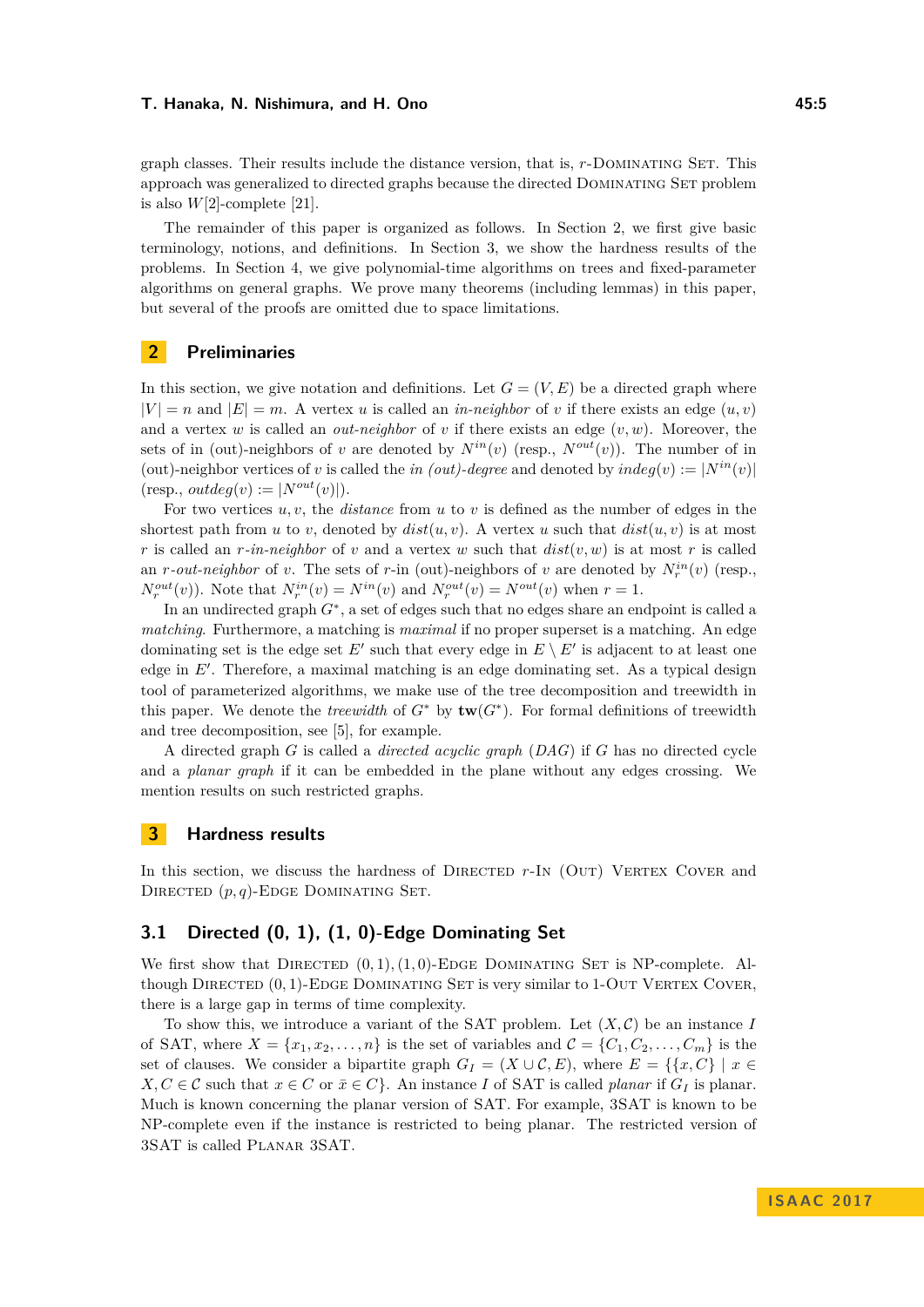## **45:6 On the Directed Covering and Domination Problems**

<span id="page-5-2"></span>

**Figure 1** Constructed graph of the reduction from 3SAT to (0*,* 1)-EDS



**Figure 2** Replacing a cycle by a directed path for a variable's gadget

Here, we consider another restriction of PLANAR 3SAT. In the restricted instances, each literal appears at most twice, that is,  $\forall y \in X \cup \overline{X}$  :  $|\{C \in \mathcal{C} \mid y \in C\}| \leq 2$ . Instead, the size of each clause is relaxed to be not exactly three but at most three. We call this version PLANAR AT-MOST3SAT(L2).

## <span id="page-5-0"></span>► Lemma 4. PLANAR AT-MOST3SAT(L2) *is NP-complete.*

By using Lemma [4,](#page-5-0) we can obtain Theorem [5.](#page-5-1)

<span id="page-5-1"></span> $\triangleright$  **Theorem 5.** DIRECTED  $(0, 1), (1, 0)$ -EDGE DOMINATING SET *is NP-complete on directed planar graphs such that*  $indeg(v) + outdeg(v) \leq 3$  *holds for any vertex.* 

**Proof.** We only consider DIRECTED  $(0,1)$ -EDGE DOMINATING SET as the other proof is similar. This problem is clearly in NP. Thus, we show the hardness. The reduction is from PLANAR AT-MOST3SAT(L2).

Let *n* be the number of variables, *m* be the number of clauses, and *l* be the number of literals in an input  $\Phi$  for PLANAR AT-MOST3SAT(L2). Then, we construct a graph as in Figure [1.](#page-5-2) First, we create *n* cycles of length four corresponding to the variables in  $\Phi$  and *m* paths of length five corresponding to the clauses in Φ. For a variable's gadget, if we include the two horizontal edges in the (0*,* 1)-edge dominating set, it corresponds to setting the variable to true in  $\Phi$ . Otherwise, we include the two vertical edges, which corresponds to setting the variable to false. Note that the size of a minimum  $(0, 1)$ -edge dominating set for a cycle of length four is two. In Figure [1,](#page-5-2) thick lines represent that they are included in the solution (we use the same convention in the other figures).

We connect each clause gadget to the variable gadgets corresponding to the literals in the clause, as follows. For  $v_1, v_2, \ldots, v_6$  the vertices in the clause gadget, each of  $v_1, v_3$ , and  $v_5$ is connected by a path of length two, called a *linking path*, to one of the vertices in a variable gadget. We can observe that there are *l* linking paths in the constructed graph. For each variable, there are at most two occurrences of true literals and at most two of false literals. Because the variable gadget has four vertices corresponding to literals, by connecting each vertex in the variable gadget to a clause gadget, for any vertex *v* in the constructed graph,  $indeg(v) + outdeg(v) \leq 3.$ 

Finally, we conclude this proof by obtaining the following lemma.

I **Lemma 6.** *An input* Φ *for* Planar At-Most3SAT(L2) *has a satisfying truth assignment if and only if there exists a*  $(0,1)$ *-edge dominating set of size*  $2n + l + 2m$  *in a constructed graph.* J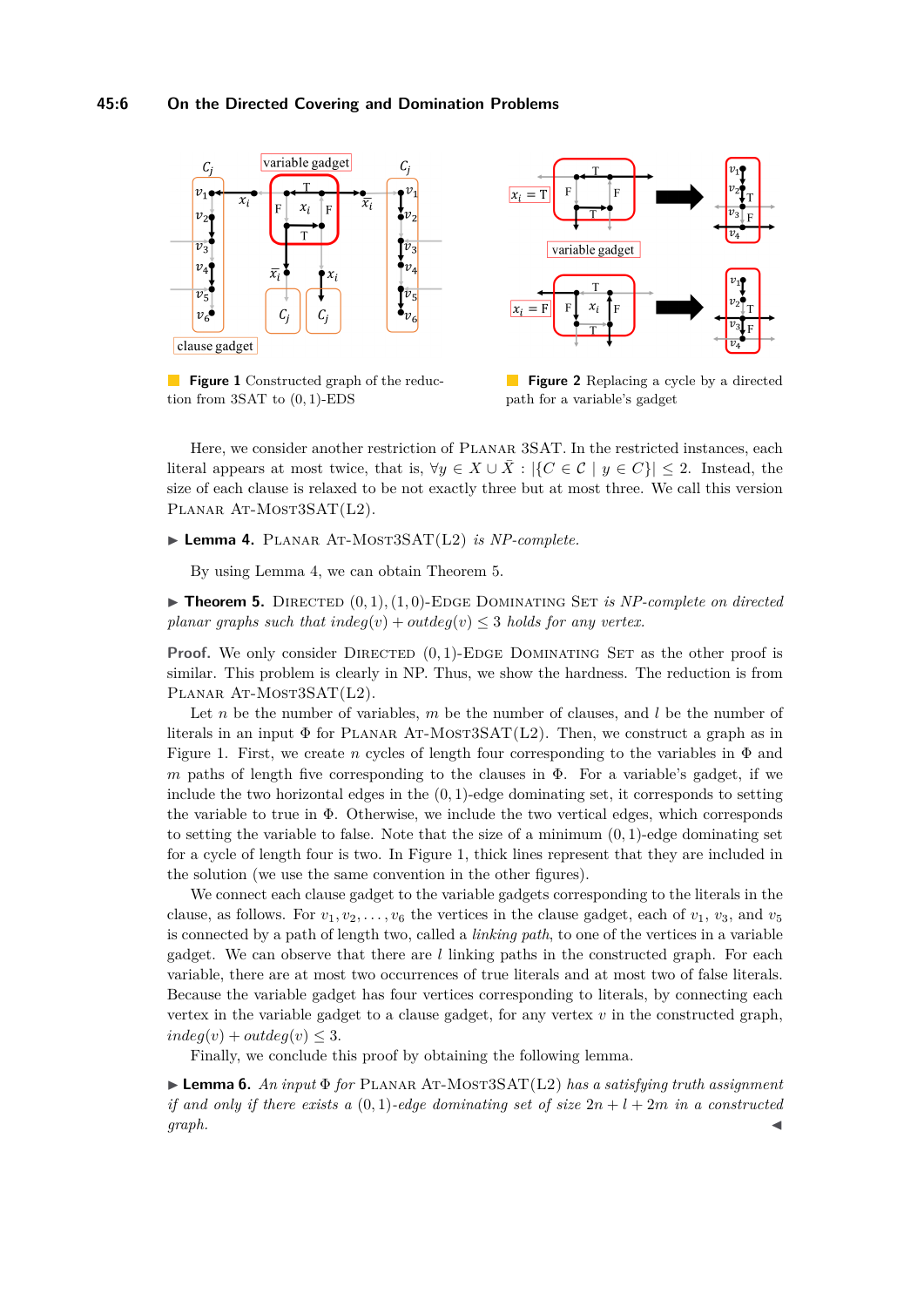<span id="page-6-1"></span>

**Figure 3** Vertex gadgets for source and sink in the reduction to (1*,* 1)-EDS



**Figure 4** Vertex gadgets for other vertices in the reduction to (1*,* 1)-EDS

By replacing each variable gadget by a path  $v_1, v_2, v_3, v_4$  of length three and connecting vertex  $v_3$  and true literals in a clause, and vertex  $v_4$  and false literals (see Figure [2\)](#page-5-2), we can also show that DIRECTED  $(0,1)$ -EDGE DOMINATING SET is NP-complete on directed acyclic planar graphs of bounded degree. Note that edge  $(v_1, v_2)$  is contained in any  $(0, 1)$ edge dominating set. Moreover, including edge  $(v_2, v_3)$  in the  $(0, 1)$ -edge dominating set corresponds to setting the variable to true and including edge  $(v_3, v_4)$  corresponds to setting the variable to false.

 $\triangleright$  **Corollary 7.** DIRECTED  $(0, 1), (1, 0)$ -EDGE DOMINATING SET *is NP-complete on directed acyclic planar graphs such that*  $indeg(v) + outdeg(v) \leq 4$  *holds for any vertex.* 

# **3.2 Directed (1, 1)-Edge Dominating Set**

As for DIRECTED (1, 1)-EDGE DOMINATING SET, we obtain a stronger result in terms of a degree constraint. To show this, we first introduce a variant of planar graphs. A graph is *planar almost cubic* if it is planar, there are exactly two vertices of degree two, and the degree of all other vertices is three. We show that VERTEX COVER remains NP-complete on planar almost cubic graphs.

<span id="page-6-0"></span>▶ Lemma 8. VERTEX COVER *on planar almost cubic graphs is NP-complete*.

By using Lemma [8,](#page-6-0) we show the following theorem.

 $\triangleright$  **Theorem 9.** DIRECTED  $(1, 1)$ -EDGE DOMINATING SET *is NP-complete on directed acyclic planar graphs such that*  $indeg(v) + outdeg(v) \leq 3$  *holds for any vertex.* 

**Proof.** Since DIRECTED  $(1,1)$ -EDGE DOMINATING SET clearly belongs to NP, we prove the hardness. We show a reduction from VERTEX COVER on planar almost cubic graphs. Suppose that we are given an instance  $(G, k)$  of VERTEX COVER. For an undirected planar almost cubic graph *G*, we choose two vertices with degree two in *G* as source and sink vertices. We then arrange each vertex in a horizontal line such that the two vertices of degree two become ends of the line and orient every edge from left to right. Note that there exist exactly one source vertex such that the in-degree is zero and out-degree is two and exactly one sink vertex such that the in-degree is two and out-degree is zero. For other vertices *v*, it holds that  $indeg(v) = 1$  and  $outdeg(v) = 2$  or  $indeg(v) = 2$  and  $outdeg(v) = 1$ . Each oriented edge corresponding to an edge in *G* is called an *original edge*.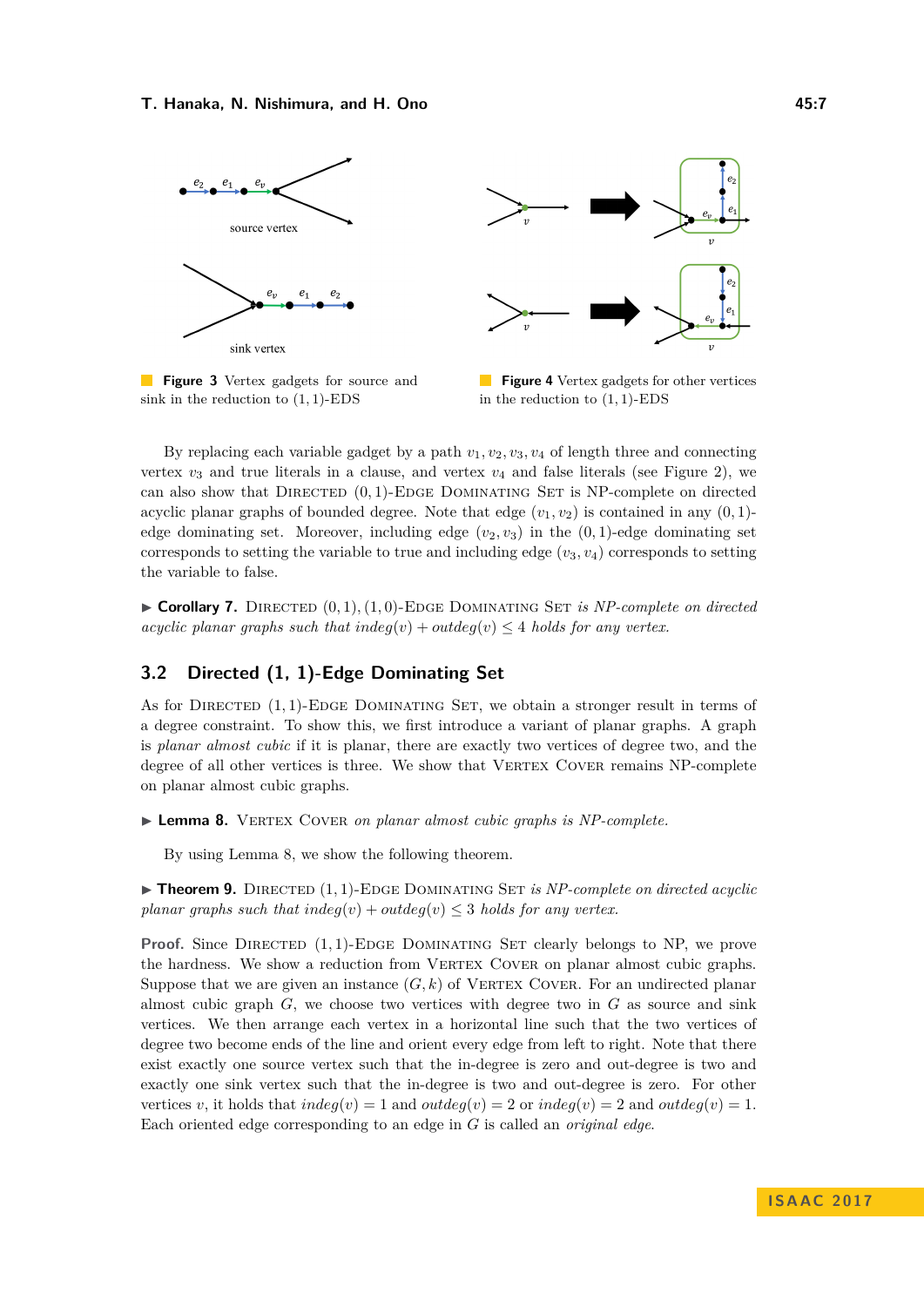# **45:8 On the Directed Covering and Domination Problems**

Next, we attach paths of length three to the source vertex and the sink vertex as a vertex gadget as in Figure [3.](#page-6-1) Moreover, we replace any other vertex by a path of length three consisting of  $e_v, e_1, e_2$  as in Figure [4.](#page-6-1) An edge  $e_v$  in  $G'$  corresponds to vertex  $v$  in  $G$ . Let  $G'$  be the constructed graph. Since we only replace vertices in  $G$  by paths,  $G'$  remains planar and acyclic and for any vertex *v* in  $G'$ ,  $indeg(v) + outdeg(v) \leq 3$ . Then the following lemma completes the proof.

**Lemma 10.** An instance  $(G, k)$  of VERTEX COVER is a yes-instance if and only if an *instance*  $(G', n+k)$  *of* DIRECTED  $(1, 1)$ -EDGE DOMINATING SET *is a yes-instance*.

We also obtain the following result on the distance-generalized version.

<span id="page-7-0"></span> $\triangleright$  **Corollary 11.** DIRECTED  $(p, q)$ -EDGE DOMINATING SET *is NP-complete on directed acyclic planar graphs such that indeg* $(v) + outdeg(v) \leq 3$  *holds for any vertex when*  $p, q \geq 1$ *.* 

# **3.3 Distance generalization**

In this subsection, we consider the distance-generalized versions as with Corollary [11.](#page-7-0) We first show that DIRECTED  $r$ -In (OUT) VERTEX COVER and DIRECTED  $(0, q)$ *,* $(p, 0)$ -EDGE Dominating Set are NP-complete on directed acyclic planar graphs of bounded degree.

<span id="page-7-1"></span> $\triangleright$  **Theorem 12.** *When r*, *p* and *q* are greater than 1, DIRECTED *r*-In (OUT) VERTEX COVER and DIRECTED  $(0, q)$ ,  $(p, 0)$ -EDGE DOMINATING SET are NP-complete on directed *acyclic planar graphs such that*  $indeg(v) + outdeg(v) \leq 4$  *holds for any vertex v.* 

From Theorems [5](#page-5-1) and [12,](#page-7-1) we can conclude directed r-DOMINATING SET on directed line graphs is NP-complete.

I **Corollary 13.** *The (directed) r*-Dominating Set *problem is NP-complete on directed line graphs even if*  $r = 1$ *.* 

Finally, we show that DIRECTED  $r$ -In (OUT) VERTEX COVER and DIRECTED  $(p,q)$ -EDGE DOMINATING SET are  $W[2]$ -hard on directed acyclic graphs by a reduction from SET COVER, which is  $W[2]$ -complete and  $\Omega(\log n)$ -inapproximable [\[10,](#page-10-8) [9\]](#page-10-7).

 $\triangleright$  **Theorem 14.** DIRECTED r-IN (OUT) VERTEX COVER *is*  $W[2]$ *-hard on directed acyclic graphs when*  $r \geq 2$ . DIRECTED  $(p, q)$ -EDGE DOMINATING SET *is*  $W[2]$ -*hard on directed acyclic graphs when*  $p \geq 2$  *or*  $q \geq 2$ *. For these problems, there is no polynomial-time c* ln *k-approximation algorithm for any constant*  $c < 1$  *unless P=NP, where k is the size of an optimal solution, though they can be approximated within ratio O*(log *n*) *by a greedy algorithm.*

# **4 Algorithms**

In this section, we give polynomial-time algorithms for DIRECTED r-IN (OUT) VERTEX COVER and DIRECTED  $(p, q)$ -EDGE DOMINATING SET on trees and fixed-parameter algorithms for DIRECTED  $(0, 1), (1, 0), (1, 1)$ -EDGE DOMINATING SET on general graphs.

# **4.1 Algorithms on Trees**

We solve DIRECTED  $(p, q)$ -EDGE DOMINATING SET by dynamic programming on a graph *G* for which the underlying undirected graph is a tree, which we can root at an arbitrary vertex; henceforth we use  $\hat{G}$  to denote such a rooted tree. When we use the terms *parent*, *child*, ancestor, and *descendant*, we are referring to the relationships between vertices in  $\hat{G}$ .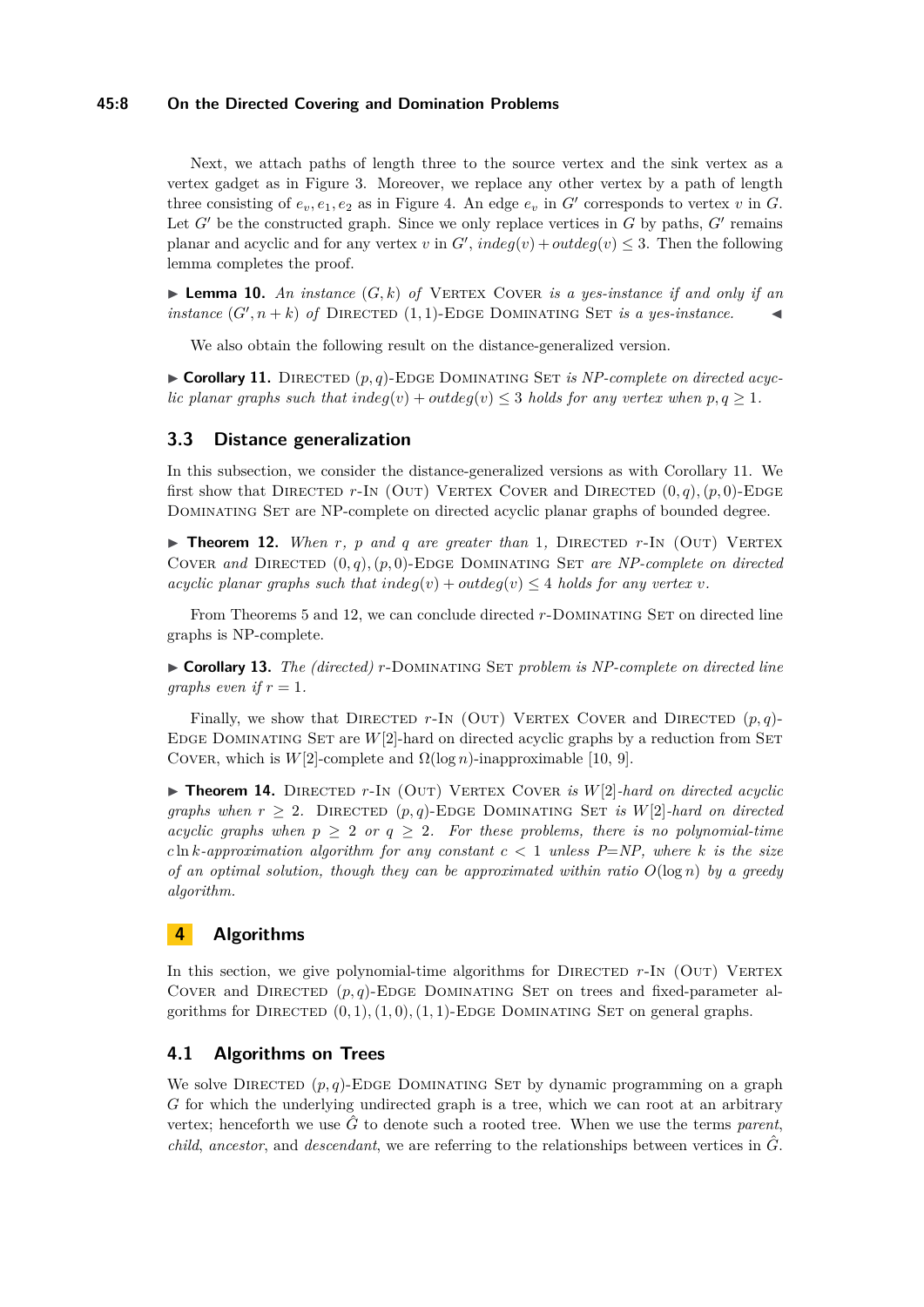We first extend the definition of distance to specify distances between vertices and edges. For an edge  $e = (u, v)$  and vertices w and x, we define  $dist(w, e)$  to be  $dist(w, u)$  and  $dist(e, x)$  to be  $dist(v, x)$ . Moreover, for two edges  $e = (u, v)$  and  $f = (x, y)$ , we define  $dist(e, f)$  to be  $dist(v, x)$ . An edge  $e$  *i*-in-dominates (or just in-dominates) all edges  $f$  such that  $dist(f, e) \leq i$  and an edge *e j*-*out-dominates* (or just *out-dominates*) all edges *f* such that  $dist(e, f) \leq j$ . In a directed path containing edges *e* and *f*, the edges (not including *e* and  $f$ ) traversed along the path are *between*  $e$  and  $f$ . If there are  $k$  edges between  $e$  and  $f$ , then  $e(k+1)$ -out-dominates  $f$  and  $f(k+1)$ -in-dominates  $e$ .

In  $\hat{G}$ , we use  $T_v$  to denote the subtree rooted at the vertex *v*, and  $G[T_v]$  to denote the subgraph of (the directed graph) *G* induced on the vertices in  $T_v$ . We call  $G[T_v]$  the *subtree of G* rooted at *v* and use  $conn(v)$  to denote the edge connecting *v* to its parent, if it has one. We refer to a vertex *v* as an *out-vertex* if  $conn(v)$  is directed from *v* to its parent and a  $in-vertex$  if  $conn(v)$  is directed from *v*'s parent to *v*. If *v* is the root of  $\tilde{G}$ , it is neither an outvertex nor an in-vertex. We use  $same(v)$  and  $diff(v)$  to denote the sets of children of v that are out-vertices and in-vertices, respectively, if *v* is an out-vertex and that are in-vertices and out-vertices, respectively, if *v* is an in-vertex. Furthermore, we use  $ST(v)$  to denote the set of subtrees rooted at vertices in *same*(*v*) and *DT*(*v*) to denote the set of subtrees rooted at vertices in  $diff(v)$ ; these are considered to be two different *types of subtrees*. In addition, we use  $C_s$  to denote the set of edges between *v* and vertices in  $same(v)$ , and  $C_d$  to denote the set of edges between  $v$  and vertices in  $diff(v)$ ; just as there are two types of subtrees, we consider these set to constitute two types of *connecting edges*.

Our dynamic-programming algorithm processes vertices in an order such that a vertex *v* is processed after all its descendants, where we use information about the subtrees rooted at the children of *v* to determine how to dominate edges in  $G[T_v]$ . We store not only the sizes of edge dominating sets, but also the sizes of edge dominating sets defined in terms of their *reach* and *deficit*, which are measures of the impact of edges inside a subtree in the domination of edges outside the subtree and the impact of edges outside a subtree in the domination of edges inside the subtree.

To see how edges in subtrees rooted at children of *v* can have an impact on each other, suppose  $v$  has two children  $w$  and  $x$  such that  $w$  is an out-vertex and  $x$  is a in-vertex. Furthermore, consider an edge  $e_w$  in  $G[T_w]$  such that  $dist(e_w, w) = i$  and an edge  $e_x$  in  $G[T_x]$  such that  $dist(x, e_x) = j$ . We can form a directed path that starts at  $e_w$  and traverses the edges  $(w, v)$  and  $(v, x)$  to end at  $e_x$ . The number of edges between  $e_w$  and  $e_x$  is  $i + j + 2$ , which means that  $e_w$   $(i + j + 3)$ -out-dominates  $e_x$  and that  $e_x$   $(i + j + 3)$ -in-dominates  $e$ .

To determine the reach of a set of edges  $K$  in  $G[T_v]$ , we first determine the shortest distance *i* from an edge in *K* to *v*, if *v* is an out-vertex, or the shortest distance *i* from *v* to an edge in *K*, if *v* is an in-vertex. When *v* is an endpoint of an edge in *K* (that is,  $i = 0$ ), that edge will be able to *q*-out-dominate an edge outside of  $G[T_v]$ , if *v* is an out-vertex, or *p*-in-dominate an edge outside of  $G[T_v]$ , if *v* is an in-vertex. We thus define  $maxreach(v) = q$ for each out-vertex *v* and  $maxreach(v) = p$  for each in-vertex *v*. More generally, we define the *reach of*  $K$  *beyond*  $G[T_v]$  to be  $maxreach(v) - i$ .

To measure which edges depend on outside edges for domination, we define the *deficit of K within*  $G[T_v]$  to be maximum over  $dist(e, v)$  (resp.,  $dist(v, e)$ ) over all edges  $e$  in  $G[T_v]$ not  $(p, q)$ -dominated by any edge in  $K$ , for  $v$  an out-vertex (resp., in-vertex). Since the edge between  $v$  and its parent is the outside edge that can cover the largest deficit, we set *maxdeficit*(*v*) = *p* for *v* an out-vertex and *maxdeficit*(*v*) = *q* for *v* a in-vertex. We refer to all edges *e* with  $dist(e, v) \leq d$  (resp.,  $dist(v, e) \leq d$ ) to be *edges of deficit of most d* in  $G[T_v]$ , for *v* an out-vertex (resp., an in-vertex). Should an edge outside a subtree have sufficient reach to dominate all edges of deficit at most *d*, we will say that the edge *covers the deficit*.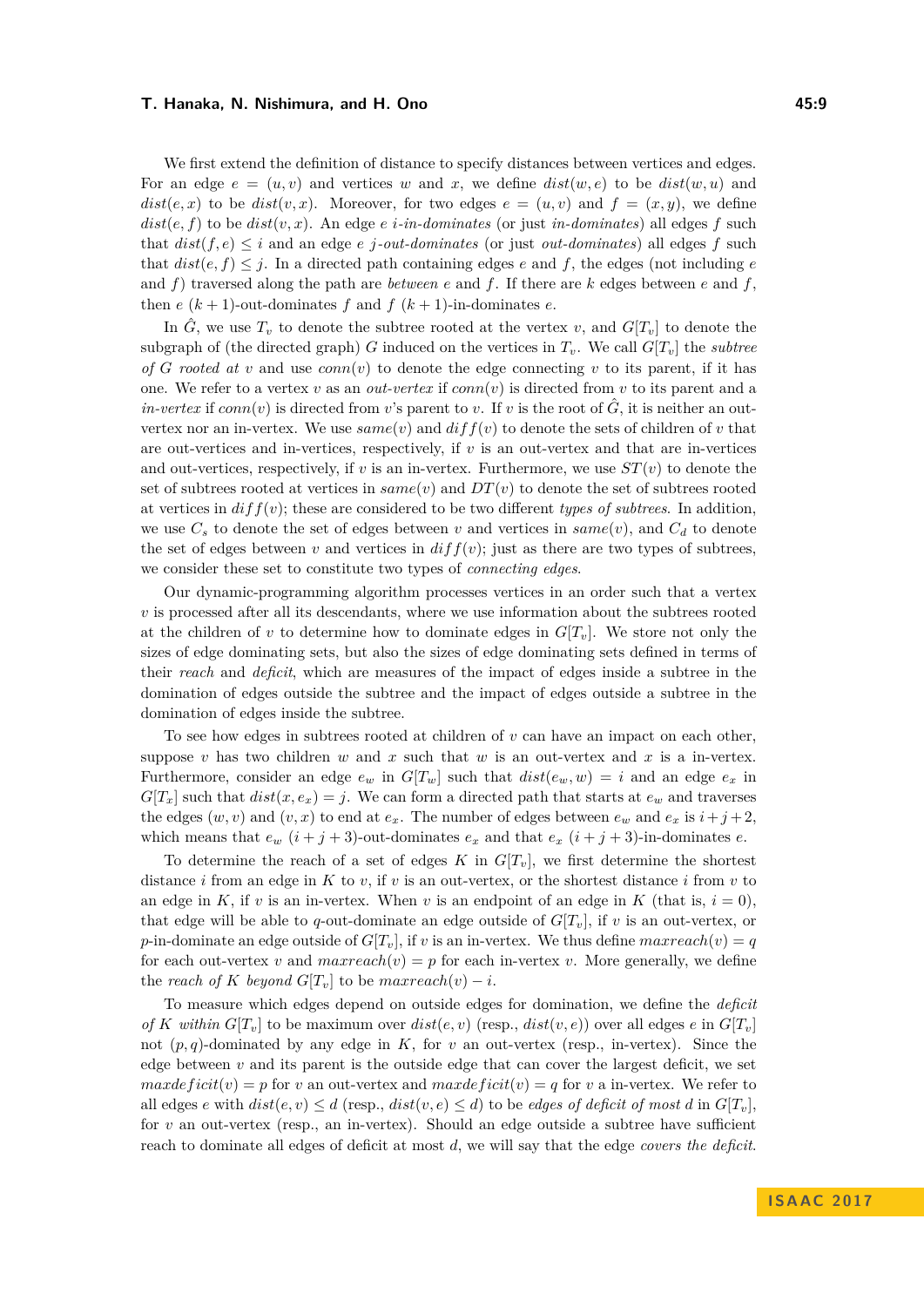## **45:10 On the Directed Covering and Domination Problems**

Using these concepts, we say that a set of edges *K* is a *reach-r-deficit-d edge dominating set* for  $G[T_v]$  if the reach of *K* beyond  $G[T_v]$  is *r*, and *K* (*p, q*)-dominates  $G[T_v\setminus J]$  where *J* is the set of edges of deficit at most *d* in  $G[T_v]$ . In our algorithm, we use  $D[v, r, d]$  to store the minimum number of edges in a reach-*r*-deficit-*d* edge dominating set for  $G[T_v]$ .

When processing a vertex *v*, we determine  $D[v, r, d]$  for values of *r* and *d* in the ranges  $0 \leq r \leq \text{maxreach}(v)$  and  $0 \leq d \leq \text{maxdeficit}(v)$ . For the base cases, for each leaf *v* in  $\hat{G}$ , we set  $D[v, r, d] = 0$  for all values of *r* and *d*. To determine the value of  $D[v, r, d]$ , we will consider all possible options for adding edges between *v* and its children to *K*, a reach-*r*-deficit-*d* edge dominating set for  $G[T_v]$ , as the choice of edges of K in the subtrees rooted at the children of *v* will be represented by already-computed table entries.

The computation of the table entries depends on the following lemmas.

▶ **Lemma 15.** *The reach of K beyond*  $G[T_v]$  *is maxreach*(*v*) *if and only if*  $K \cap C_s \neq \emptyset$ *.* 

▶ **Lemma 16.** *If*  $K \cap C_s = \emptyset$ , the reach of  $K$  beyond  $G[T_v]$  is one less than the maximum *over all vertices*  $u \in same(v)$  *of the reach of*  $K$  *restricted to*  $G[T_u]$ *.* 

 $\blacktriangleright$  **Lemma 17.** For any child u of v, conn(u) covers a deficit of maxdeficit(u) in  $G[T_u]$ .

 $\triangleright$  **Lemma 18.** For any child *u* of *v*, if conn(*u*) is not included in *K*, then the maximum *possible deficit within*  $G[T_v]$  *that can be covered by K is maxdeficit*(*u*) − 1*.* 

**Example 19.** For any child *u* of *v*, if conn(*u*) is not included in K, the deficit in  $G[T_v]$  will *be covered by any single connecting edge of the opposite type. Thus, if*  $K \cap C_d \neq \emptyset$ ,  $d = 0$ *.* 

The complete proofs of Theorems [20](#page-9-0) and [21](#page-9-1) are omitted.

<span id="page-9-0"></span>**Theorem 20.** *There is an algorithm that solves* DIRECTED  $(p, q)$ -EDGE DOMINATING SET *on trees in*  $O(n^4)$ -time.

<span id="page-9-1"></span>► **Theorem 21.** *There is an algorithm that solves* DIRECTED *r*-In (OUT) VERTEX COVER *on trees in*  $O(n^4)$ *-time.* 

# **4.2 Fixed-Parameter Algorithm for Directed Edge Dominating Set**

In this subsection, we give a  $2^{O(k)}n$ -time algorithm for DIRECTED  $(1, 1)$ -EDGE DOMINATING SET. First, we obtain the following lemmas and theorem.

<span id="page-9-2"></span>I **Lemma 22.** *Given a directed graph G, let G*<sup>∗</sup> *be the underlying undirected graph of G* and *s* be the minimum size of DIRECTED  $(1, 1)$ -EDGE DOMINATING SET on *G*. Then the *following inequality holds:*  $\mathbf{tw}(G^*) \leq 2s$ *.* 

**Proof.** Let  $G^*$  be an undirected graph,  $\mathbf{tw}(G^*)$  be the treewidth of  $G^*$ , and  $\mathbf{vc}(G^*)$  be the size of minimum vertex cover. Then we have  $\mathbf{tw}(G^*) \leq \mathbf{vc}(G^*)$  [\[14\]](#page-11-13). Let  $M^*$  be a minimum maximal matching in *G*<sup>∗</sup> . A minimum (1*,* 1)-edge dominating set in *G* is an (not necessarily minimum) edge dominating set in  $G^*$ . If not, there is an edge not dominated by the  $(1, 1)$ edge dominating set in *G*. Moreover, for any edge dominating set *D* in undirected graphs,  $|D| \geq |M^*|$  holds because a minimum maximal matching is a minimum edge dominating set [\[24\]](#page-11-1). Therefore,  $s \geq |M^*|$  holds. On the other hand, we have a well-known result that for any maximal matching  $M$ ,  $\mathbf{vc}(G^*) \leq 2|M|$  [\[16\]](#page-11-0). Moreover, we already know that  $\mathbf{tw}(G^*) \leq \mathbf{vc}(G^*)$  holds. Finally, we can obtain  $\mathbf{tw}(G^*) \leq 2s$ .

▶ **Lemma 23.** *Given a directed graph*  $G$ *, let*  $G^*$  *be the underlying undirected graph* of  $G$ *. Then given a tree decomposition of*  $G^*$  *of width at most*  $\ell$ *, there exists an algorithm that solves* DIRECTED  $(1, 1)$ -EDGE DOMINATING SET *in*  $25^{\ell} \ell^{O(1)} n$ -time.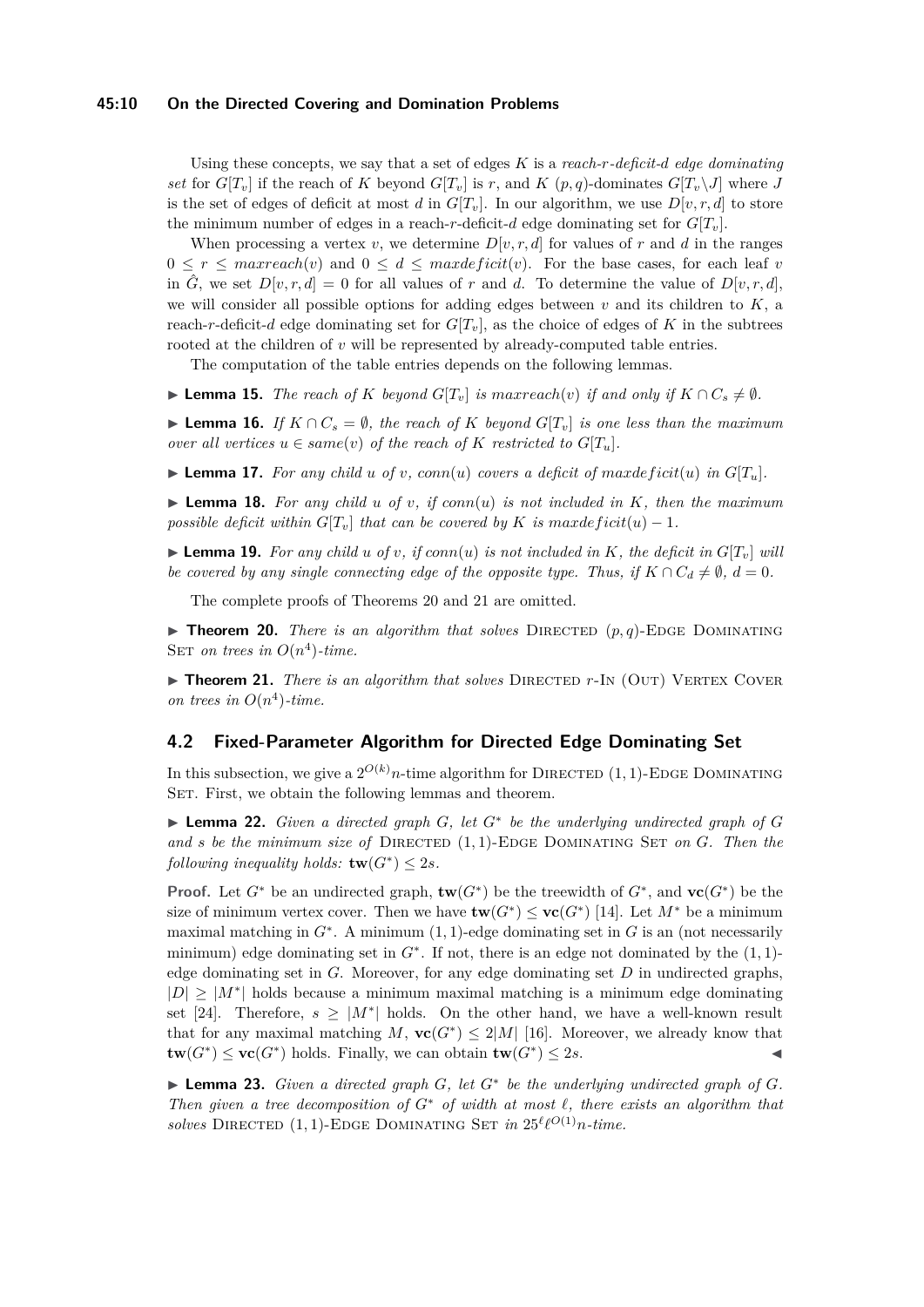<span id="page-10-10"></span> $\triangleright$  **Theorem 24** ([\[5\]](#page-10-9)). *There exists an algorithm that, given an <i>n*-vertex graph *G* and an  $\int$ *integer*  $\ell$ *, in time*  $2^{O(\ell)}n$  *either outputs that the treewidth of G is larger than*  $\ell$ *, or constructs a* tree decomposition of *G* of width at most  $5\ell + 4$ .

Finally, DIRECTED  $(1,1)$ -EDGE DOMINATING SET can be solved in the following time.

 $\blacktriangleright$  **Theorem 25.** *Given an instance*  $(G, k)$  *of* DIRECTED  $(1, 1)$ -EDGE DOMINATING SET, *it can be solved in*  $2^{O(k)}n$ *-time.* 

**Proof.** Given an instance  $(G, k)$ , we first determine whether the treewidth of  $G^*$  is at most 2k in  $2^{O(k)}n$ -time by using Theorem [24.](#page-10-10) If  $tw(G^*) > 2k$ , we conclude that it is a no-instance by Lemma [22.](#page-9-2) Otherwise, we use the  $25^{\ell} \ell^{O(1)} n$ -time algorithm based on a tree decomposition of width at most  $10k + 4$  obtained by Theorem [24.](#page-10-10) Therefore, the total running time is  $2^{O(k)}n + 25^{10k+4}(10k+4)^{O(1)}n = 2^{O(k)}n$ .

Thus, DIRECTED  $(1,1)$ -EDGE DOMINATING SET is fixed-parameter tractable with respect to  $k$ . We emphasize that the running time of this algorithm is single exponential in  $k$ and linear in *n*. In the same way, we can prove DIRECTED  $(0, 1)$ ,  $(1, 0)$ -EDGE DOMINATING SET is fixed-parameter tractable with respect to  $k$ .

 $\triangleright$  **Theorem 26.** *Given an instance*  $(G, k)$  *of* DIRECTED  $(0, 1), (1, 0)$ -EDGE DOMINATING SET, it can be solved in  $2^{O(k)}n$ -time.

## **References**

- <span id="page-10-5"></span>**1** Alan A. Bertossi. The edge hamiltonian path problem is NP-complete. *Information Processing Letters*, 13(4):157–159, 1981.
- <span id="page-10-2"></span>**2** Dietmar Berwanger, Anuj Dawar, Paul Hunter, Stephan Kreutzer, and Jan Obdržálek. The dag-width of directed graphs. *Journal of Combinatorial Theory, Series B*, 102(4):900–923, 2012.
- <span id="page-10-3"></span>**3** Jacek Blazewicz, Alain Hertz, Daniel Kobler, and Dominique de Werra. On some properties of DNA graphs. *Discrete Applied Mathematics*, 98(1):1–19, 1999.
- <span id="page-10-4"></span>**4** Jacek Blazewicz, Marta Kasprzak, Benjamin Leroy-Beaulieu, and Dominique de Werra. Finding hamiltonian circuits in quasi-adjoint graphs. *Discrete Applied Mathematics*, 156(13):2573–2580, 2008.
- <span id="page-10-9"></span>**5** Hans L. Bodlaender, Pål Grønås Drange, Markus S. Dregi, Fedor V. Fomin, Daniel Lokshtanov, and Michał Pilipczuk. A *c <sup>k</sup>n* 5-approximation algorithm for treewidth. *SIAM Journal on Computing*, 45(2):317–378, 2016.
- <span id="page-10-6"></span>**6** Jonathan F. Buss and Judy Goldsmith. Nondeterminism within *P* ∗ . *SIAM Journal on Computing*, 22(3):560–572, 1993.
- <span id="page-10-0"></span>**7** Miroslav Chlebík and Janka Chlebíková. Approximation hardness of dominating set problems in bounded degree graphs. *Information and Computation*, 206(11):1264–1275, 2008.
- <span id="page-10-1"></span>**8** Anuj Dawar and Stephan Kreutzer. Domination problems in nowhere-dense classes. In *Proceedings of IARCS Annual Conference on Foundations of Software Technology and Theoretical Computer Science (FSTTCS2009)*, pages 157–168. Schloss Dagstuhl–Leibniz-Zentrum fuer Informatik, 2009.
- <span id="page-10-7"></span>**9** Irit Dinur and David Steurer. Analytical approach to parallel repetition. In *Proceedings of the Forty-sixth Annual ACM Symposium on Theory of Computing (STOC2014)*, pages 624–633. ACM, 2014.
- <span id="page-10-8"></span>**10** Rod G. Downey and Michael R. Fellows. Fixed-parameter tractability and completeness I: Basic results. *SIAM Journal on Computing*, 24(4):873–921, 1995.

**I S A AC 2 0 1 7**